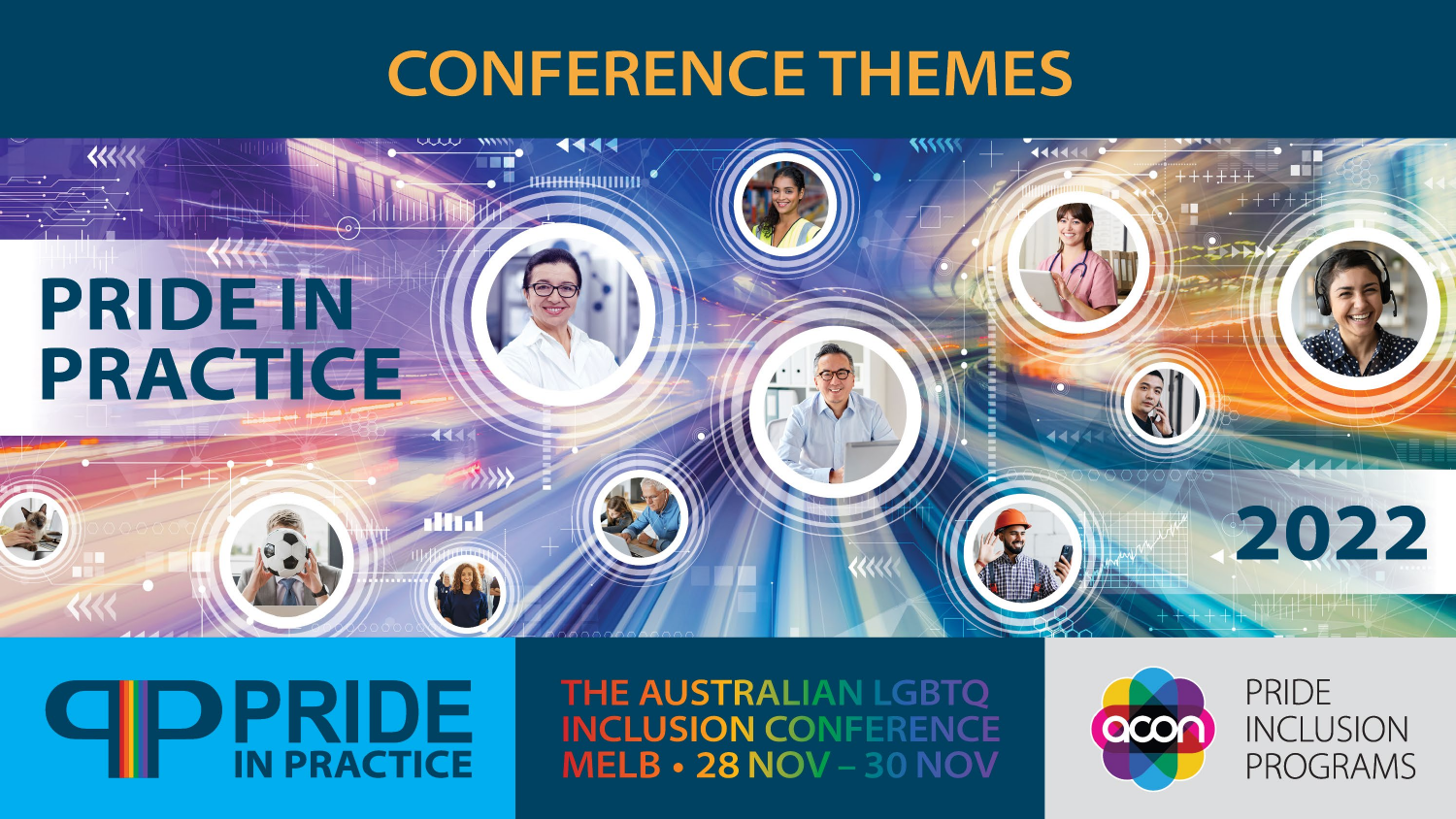**| ALLIES |** The important role that Allies play in building, and then maintaining momentum in LGBTQ Inclusion.

**| AWARENESS |** Identifying and bringing awareness to all diverse genders and sexualities, particularly emerging identities. Innovative ways of taking the conversation forward to rural, remote and offshore locations

*(Emerging identities can include but is not limited to Bisexual, Pansexual, Asexual, Demisexual, Aromantic, and Non-Binary people)*

**| INTERSECTIONALITY |** Exploring best practice examples of LGBTQ inclusion work that aligns and/or connects with other focus areas within an organisation's D&I strategy. This can include but is not limited to First Nations, Multicultural, All Ability, People of Faith, Youth, Seniors, Neurodiverse, QTIPOC.

**| LEADERSHIP |** The importance of Executive Leadership in driving inclusion. What are Senior Leaders doing within organisations to ensure LGBTQ employees feel safe and supported, especially during uncertain times. **Emerging leaders:** how do you build a pipeline of emerging leaders to ensure sustainability of LGBTQ networks, and the continuation of inclusion practices within organisations?

**| LGBTQ FIRST NATIONS VOICES |** Stories and/or guidance from Aboriginal and Torres Strait Islander LGBTQ people on how organisations can better support them.

## **DPRIDE**

**THE AUSTRALIAN LGBTQ INCLUSION CONFERENCE MELB • 28 NOV – 30 NOV** 

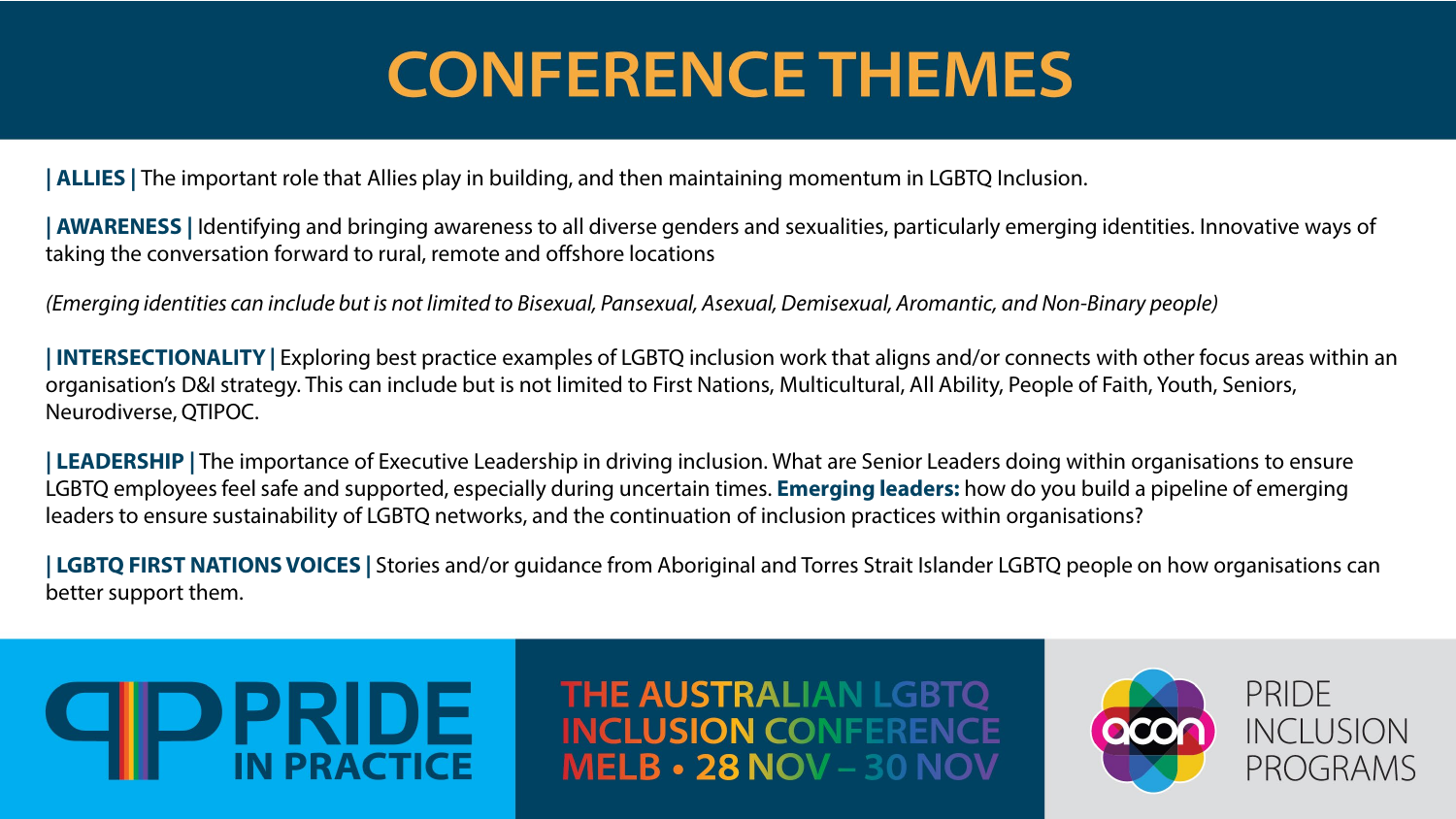**| MARKETING & SPONSORSHIP |** How organisations can leverage their position and support partners, stakeholders, and community organisations. How to align your values and provide genuine community engagement.

**| REGIONAL & INTERNATIONAL REACH |** Taking LGBTQ conversations to all parts of the organisation in regional, remote, and international locations.

- How to bring awareness to and engage staff in regional and remote parts of Australia where diversity may be underrepresented?
- In countries where being LGBTQ is illegal, how can we safely promote LGBTQ Workplace Inclusion and provide support to team members in our international offices?
- State of Play in International Jurisdictions.

**| TRANS & GENDER DIVERSE |** Recruitment, Gender Affirmation Policies and Procedures, and the breakdown of traditionally gendered spaces.

- What are organisations doing to be inclusive of Trans & Gender Diverse People in terms of facilities such as bathrooms, change rooms etc.
- What changes have you made to your recruitment process to make it more accessible for Trans & Gender Diverse People?
- Leading practice: Positive stories from Gender Affirmation Policies.
- Traditionally gendered services: How to make space for Trans & Gender Diverse people in a binary model of care

# **PRIDE**

**THE AUSTRALIAN LGBTQ INCLUSION CONFERENCE MELB • 28 NOV - 30 NOV**